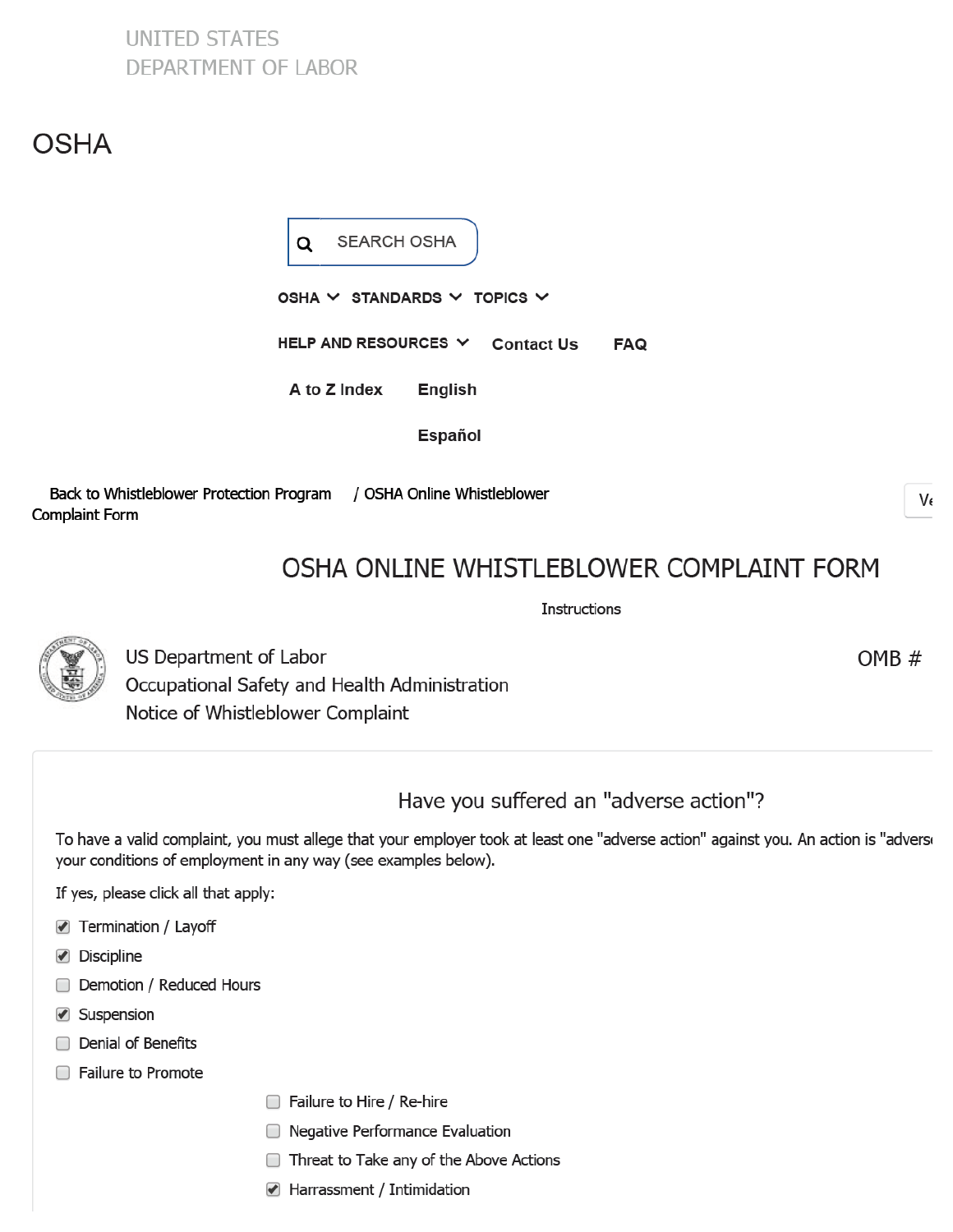Other (please describe)  $\Box$ 

please describe

### When did you suffer the most-recent adverse action?

Each whistleblower protection law that OSHA administers requires that complaints be filed within a certain number of days after th The time periods vary from 30 days to 180 days, depending on the specific law (statute) that applies. For example, Section 11(c) o covers workplace safety and health matters, requires that a complaint be filed within 30 days of the adverse action. Under certain circumstances, however, OSHA may accept a complaint filed after the deadline has expired. Click here for a summary of the filing of each statute.

Date of Most-Recent Adverse Action (Required)

Set

| 04/06/2020 |
|------------|
|------------|

(If you cannot remember the exact date, please enter the approximate date.)

Why do you believe you suffered the adverse employment action(s)? (at least one  $r_1$ 

Please check all that apply:

- Called / Filed complaint with OSHA
- Called / Filed complaint with another government agency

Name of Agency Contacted

- Complained to management about unlawful conditions, conduct, or practices
- Testified or provided statement in a proceeding (e.g., government inspection or investigation)
- $\Box$  Because of your race, color, religion, sex (including pregnancy, gender identity, and sexual orientation), national origin, age (40 or older), disability or genetic information
- $\Box$  Because you complained about failure to pay the minimum wage, overtime pay, wage recordkeeping, child labor, or family and medical leave requirements
- $\Box$  Because you complained about migrant or seasonal worker protections, lie detector tests, or worker protections in certain temporary guest worker programs
	- Because you engaged in protected concerted activities (group action to improve wages, benefits, and working conditions), union activities, supported a union, or chose not to engage in union activities
	- $\Box$  Reported an injury, illness, or accident
	- Participated in safety and health activities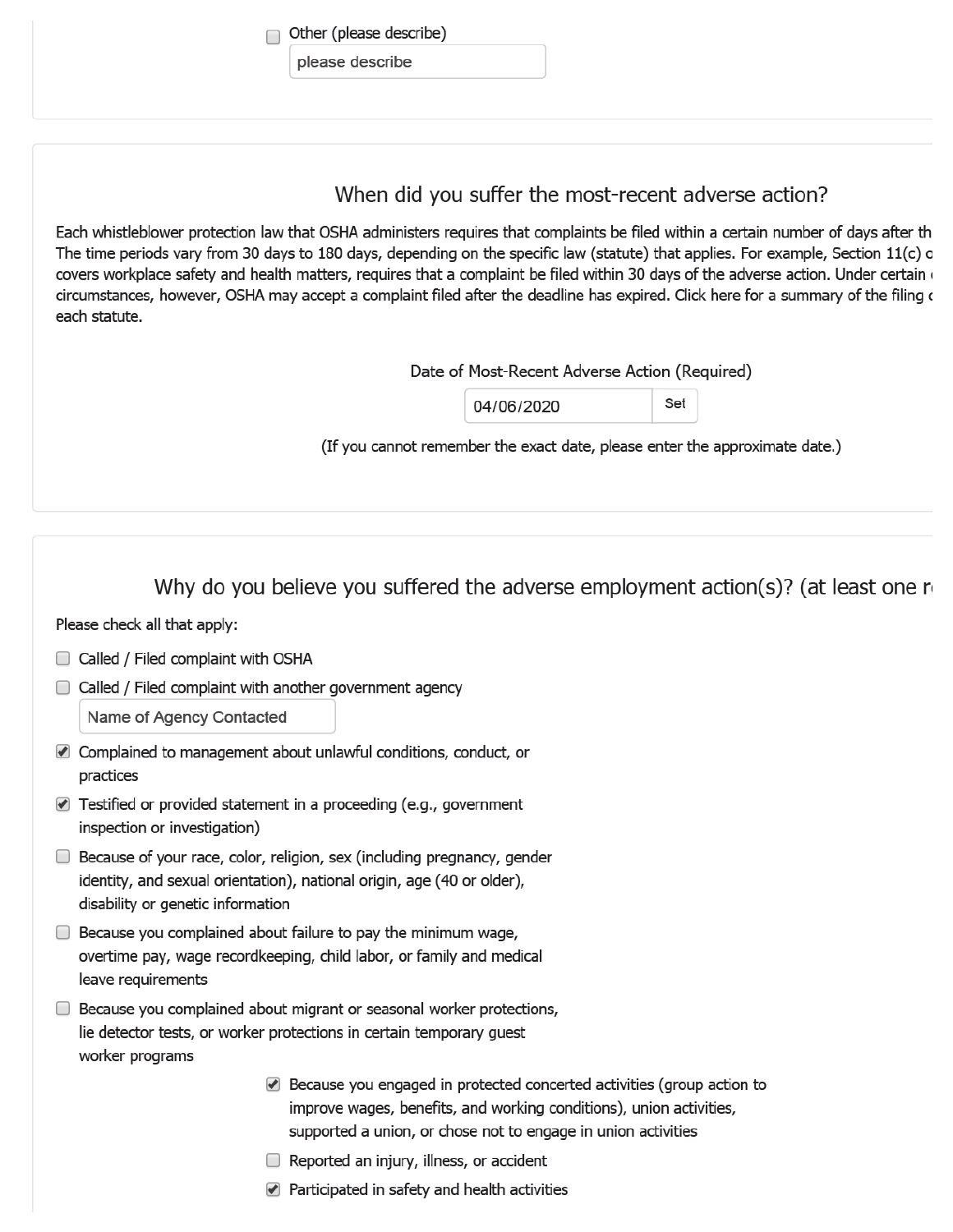$\Box$  Refused to perform unsafe or illegal task

Other (please describe)

Please describe why you believe you suffered the adverse action(s)

What reason(s) did your employer give for the adverse action(s)?

Employer denied a contractually required Union Day to the Local Union President, Adam Witt, that was needed to attend for another employee that was scheduled by management. Management claimed that the release time was denied, but pretext to terminate the Local Union President for his advocacy for the health and safety of the Union's members.

Is there anything else that that you would like OSHA to know about what happened?

After suspending the Local Union President, the employer posted his picture with the caption, "Adam Witt Registered Nu Department. As of March 31, 2020. Mr. Witt is not allowed on property at JSUMC. If he is seen on property please conta immediately for further instructions." This notice was posted at all entrances of the hospital in full and plain view of all ho Mr. Witt had been advocating for the health and safety of the Union's Members.

| When you suffered the adverse action, who did you work for? |  |
|-------------------------------------------------------------|--|
|-------------------------------------------------------------|--|

Company Name Jersey Shore University Medical Center/Hack-Meridi (Required) Is this a private or public sector employer? (Required)

◉ Private

O Public

|                   | When you suffered the adverse action, where was your worksite?                 |
|-------------------|--------------------------------------------------------------------------------|
|                   | (e.g., home office; official duty station; dispatch; home terminal)            |
|                   | Worksite Address when Alleged Retaliation Occurred (Street, City, State, Zip): |
| Street:           | 1945 Route 33                                                                  |
| City:             | Neptune                                                                        |
| State: (Required) | New Jersey                                                                     |
| Zip:              | 07753                                                                          |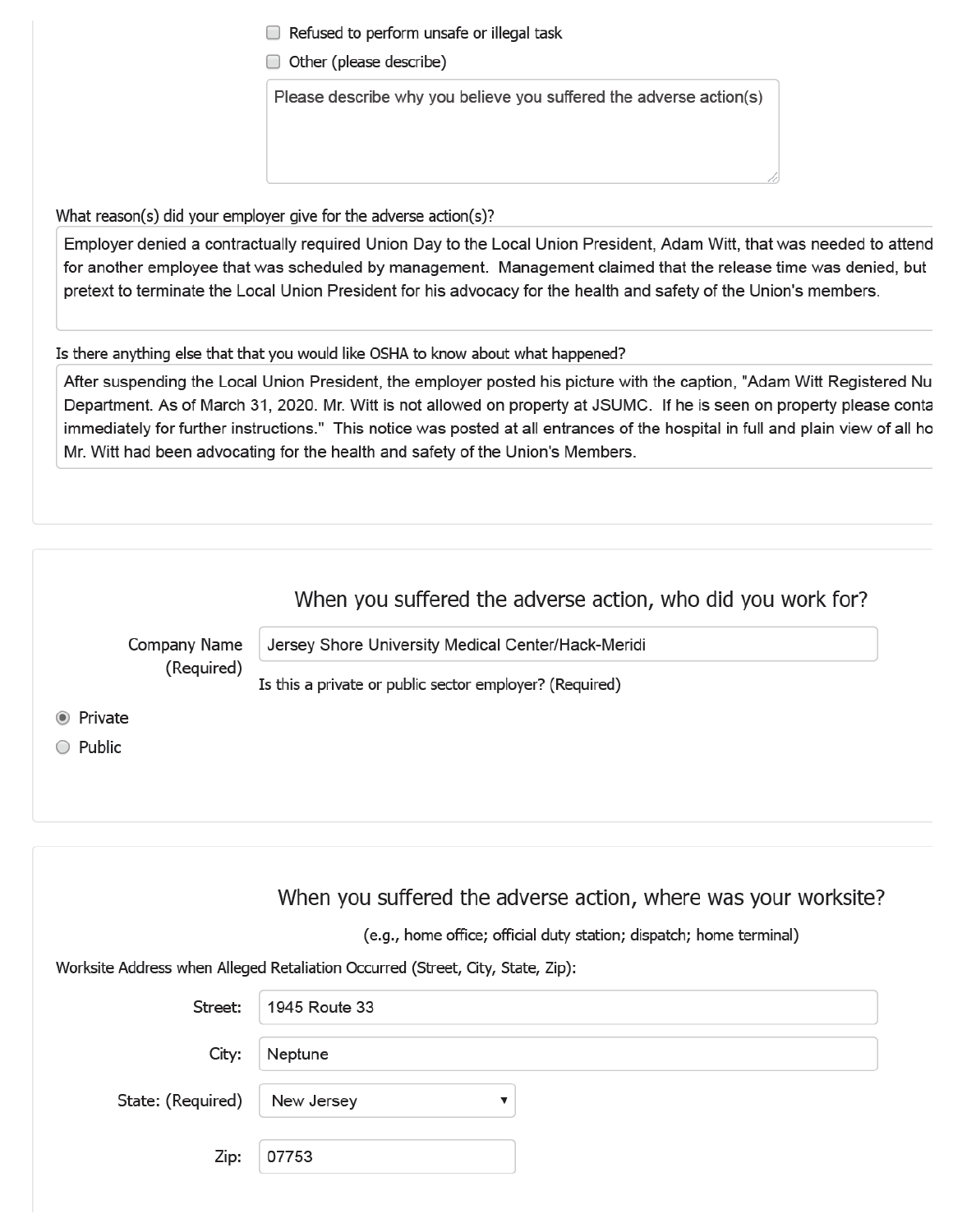|                                          |                                                                 |          | How can OSHA contact your employer? |  |
|------------------------------------------|-----------------------------------------------------------------|----------|-------------------------------------|--|
| <b>Employer Name (if</b>                 |                                                                 |          |                                     |  |
| different from "Company<br>Name" above): | Name and Title of Management Person (for contact purposes only) |          |                                     |  |
| Name:                                    | Victoria                                                        | M.I.     | <b>Rivera Cruz</b>                  |  |
| Title:                                   | <b>Senior Manager Labor Relations</b>                           |          |                                     |  |
| Phone:                                   | 732-775-5500                                                    | Ext      |                                     |  |
| Name and Title of Your Supervisor:       |                                                                 |          |                                     |  |
| Name:                                    | <b>First Name</b>                                               | M.I.     | <b>Last Name</b>                    |  |
| Title:                                   | Position                                                        |          |                                     |  |
|                                          | Employer Mailing Address (if different from worksite address)   |          |                                     |  |
| Street:                                  | <b>Employer Mailing Address</b>                                 |          |                                     |  |
| City:                                    | <b>City</b>                                                     |          |                                     |  |
| State:                                   | Select one                                                      | ▼        |                                     |  |
| Zip:                                     | #####                                                           |          |                                     |  |
| <b>Employer Phone:</b>                   | ###-###-####                                                    |          | Alt Phone: ###-###-####             |  |
| <b>Employer Fax:</b>                     | ###-###-####                                                    | Alt Fax: | ###-###-####                        |  |
| <b>Employer Email:</b>                   | <b>Email address</b>                                            |          |                                     |  |
| <b>Type of Business:</b>                 | <b>Business Type</b>                                            |          |                                     |  |
|                                          |                                                                 |          |                                     |  |
|                                          |                                                                 |          |                                     |  |
|                                          |                                                                 |          | How can OSHA contact you?           |  |
| Name (Required):                         | Adam                                                            | M.I.     | Witt                                |  |
|                                          |                                                                 |          |                                     |  |

Street:

1820 Corlies Avenue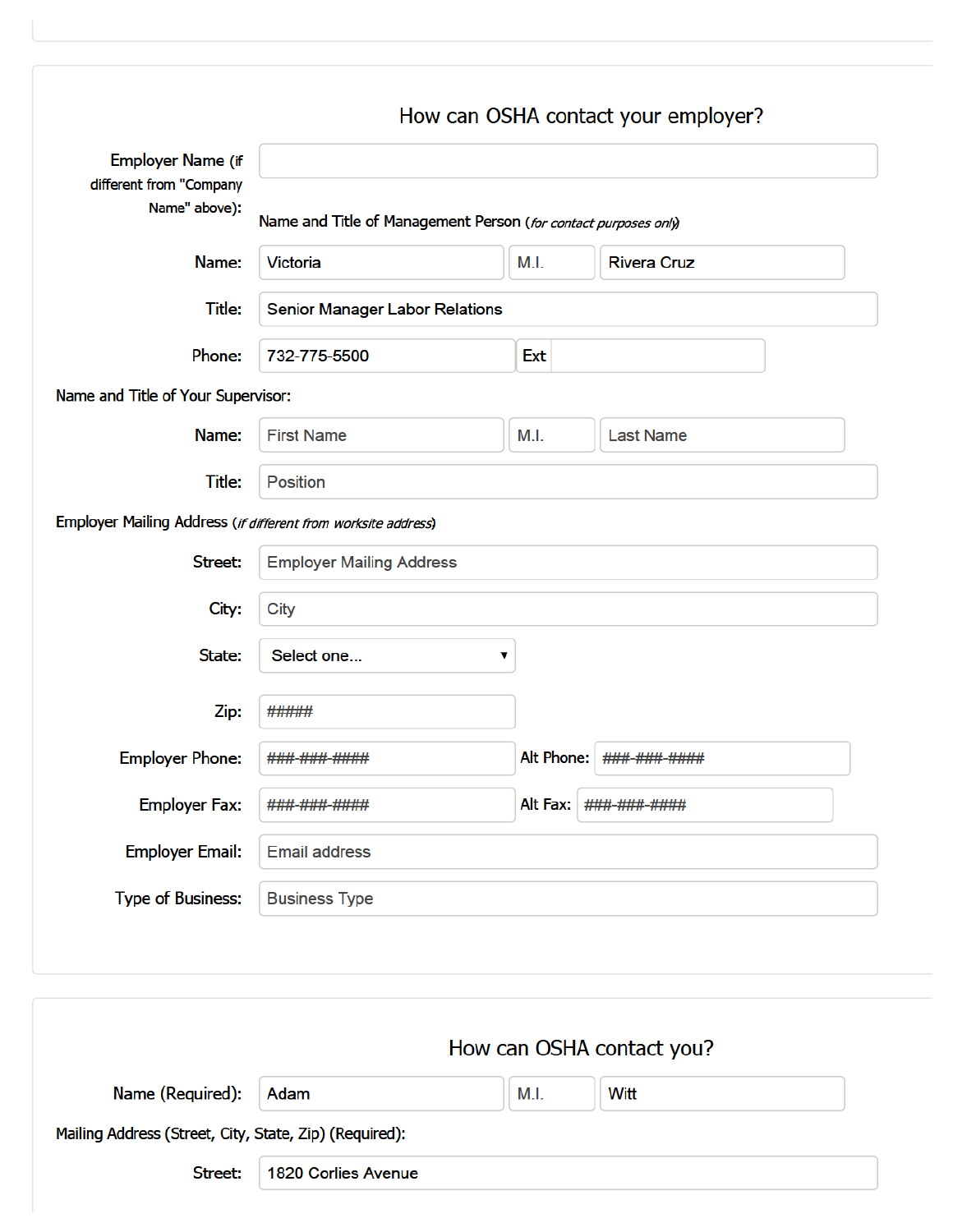| City:                                     | Neptune                                                                                             |                                                                                                                           |  |
|-------------------------------------------|-----------------------------------------------------------------------------------------------------|---------------------------------------------------------------------------------------------------------------------------|--|
| State:                                    | New Jersey                                                                                          | ▼                                                                                                                         |  |
| Zip:                                      | 07753                                                                                               |                                                                                                                           |  |
|                                           | Telephone Numbers (include area code) (at least one required):                                      |                                                                                                                           |  |
| Home:                                     | ###-###-####                                                                                        |                                                                                                                           |  |
| Work:                                     |                                                                                                     | Ext                                                                                                                       |  |
| Cell:                                     |                                                                                                     |                                                                                                                           |  |
|                                           | No Telephone Available                                                                              |                                                                                                                           |  |
| <b>Email Address:</b>                     |                                                                                                     |                                                                                                                           |  |
| Other Contact Person?                     |                                                                                                     |                                                                                                                           |  |
| Name:                                     | Carlton                                                                                             | M.I.<br>Levine                                                                                                            |  |
| Phone:                                    |                                                                                                     |                                                                                                                           |  |
| Preferred Method of<br>Contact:           | Phone                                                                                               | ▼                                                                                                                         |  |
| Preferred Time of<br>Contact:             | Afternoon                                                                                           | ▼                                                                                                                         |  |
|                                           |                                                                                                     |                                                                                                                           |  |
|                                           |                                                                                                     | Designated Representative                                                                                                 |  |
|                                           | Do you have an authorized / designated representative (e.g., attorney, shop steward)?               |                                                                                                                           |  |
| $\bigcirc$ No                             |                                                                                                     |                                                                                                                           |  |
| ies Yes                                   |                                                                                                     |                                                                                                                           |  |
|                                           |                                                                                                     | Are you an authorized / designated representative (e.g., attorney, shop steward) that is filing on behalf of an employee? |  |
| $\bigcirc$ No                             |                                                                                                     |                                                                                                                           |  |
| $\circledcirc$ Yes                        |                                                                                                     |                                                                                                                           |  |
|                                           | If yes for either, please provide contact information for the authorized/designated representative: |                                                                                                                           |  |
| Name:                                     | Carlton                                                                                             | M.I.<br>Levine                                                                                                            |  |
| Title:                                    |                                                                                                     |                                                                                                                           |  |
| Health Professionals and Allied Employees |                                                                                                     |                                                                                                                           |  |
|                                           |                                                                                                     |                                                                                                                           |  |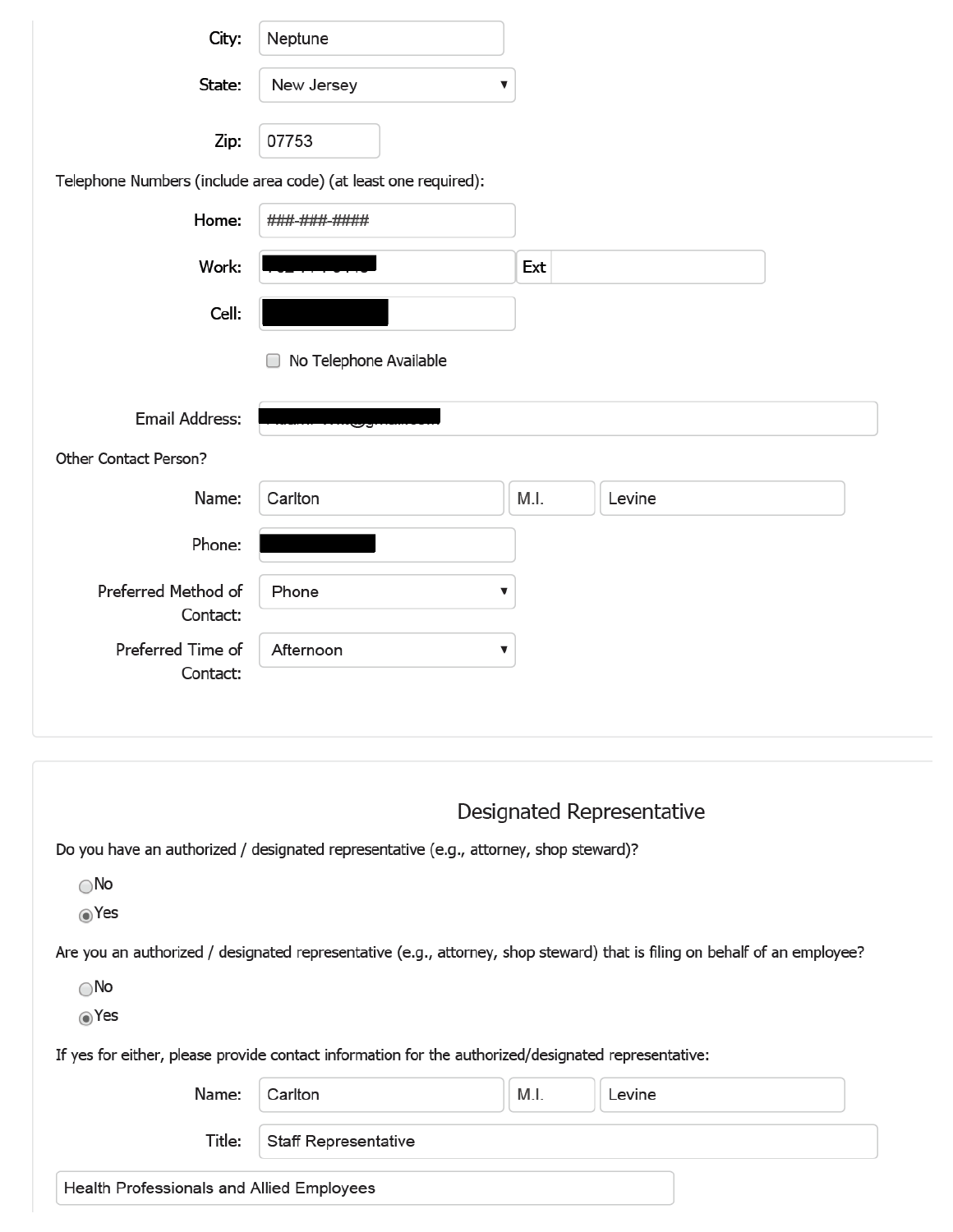| Organization Name (if<br>any):           |                                                                                                                                  |
|------------------------------------------|----------------------------------------------------------------------------------------------------------------------------------|
| Union Affiliation (if any):              | AFT/AFL-CIO                                                                                                                      |
| Address (Street, City, State, Zip Code): |                                                                                                                                  |
| Street:                                  | 110 Kinderkamack Road                                                                                                            |
| City:                                    | Emerson                                                                                                                          |
| State:                                   | New Jersey<br>▼                                                                                                                  |
| Zip:                                     | 07630                                                                                                                            |
| Phone (day):                             |                                                                                                                                  |
| Email:                                   |                                                                                                                                  |
| $\blacktriangleright$                    | By checking this box, I certify that the named employee has authorized me to act as their representative for purposes of this co |

### Submission

Please review the information you have entered to ensure that it is accurate. You may change any answers as needed before subn

NOTE: It is unlawful to make any materially false, fictitious, or fraudulent statement to an agency of the United Sta punished by a fine or by imprisonment of not more than five years, or by both. See 18 U.S.C. 1001(a); 29 U.S.C. 666

By clicking SUBMIT below, you certify that the information in this complaint is true and correct to the best of your l Please click "Submit" only once. Remember that you cannot file a whistleblower complaint with OSHA anonymously complaint, OSHA will contact you to discuss your complaint. If OSHA proceeds with an investigation, the employer complaint.

We suggest that you print and save this page for your records.

**Print this Complaint** 

SUBMIT your complaint to OSHA

Cancel, Return to www.whistleblowers.gov

#### PRIVACY ACT STATEMENT